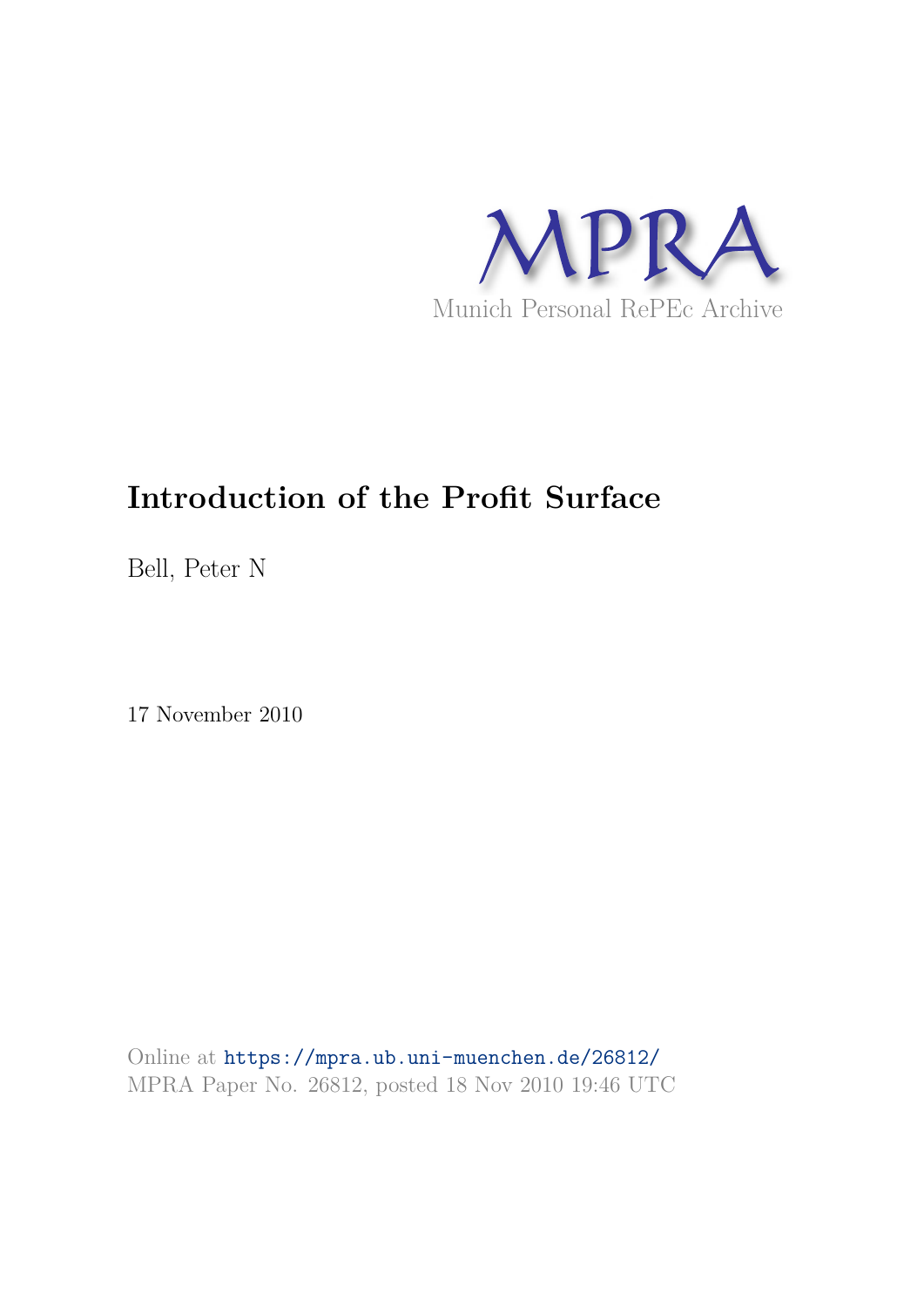Introduction of the Profit Surface

Peter Bell<sup>1</sup>

*Department of Mathematics, University of British Columbia Vancouver, Canada* 

### **Abstract**

The profit surface is a visualization technique for data computed from trading rules. I simulate price paths and operate the trading rules to compute cumulative returns for the rule under different specifications. The specifications are pairs of integers, filter lag lengths, so a contour plot is useful to display cumulative returns for more specifications than can be shown otherwise.

Keywords: Mathematics, Finance, Trading, Moving Average

<sup>1</sup> Email: pnbell@interchange.ubc.ca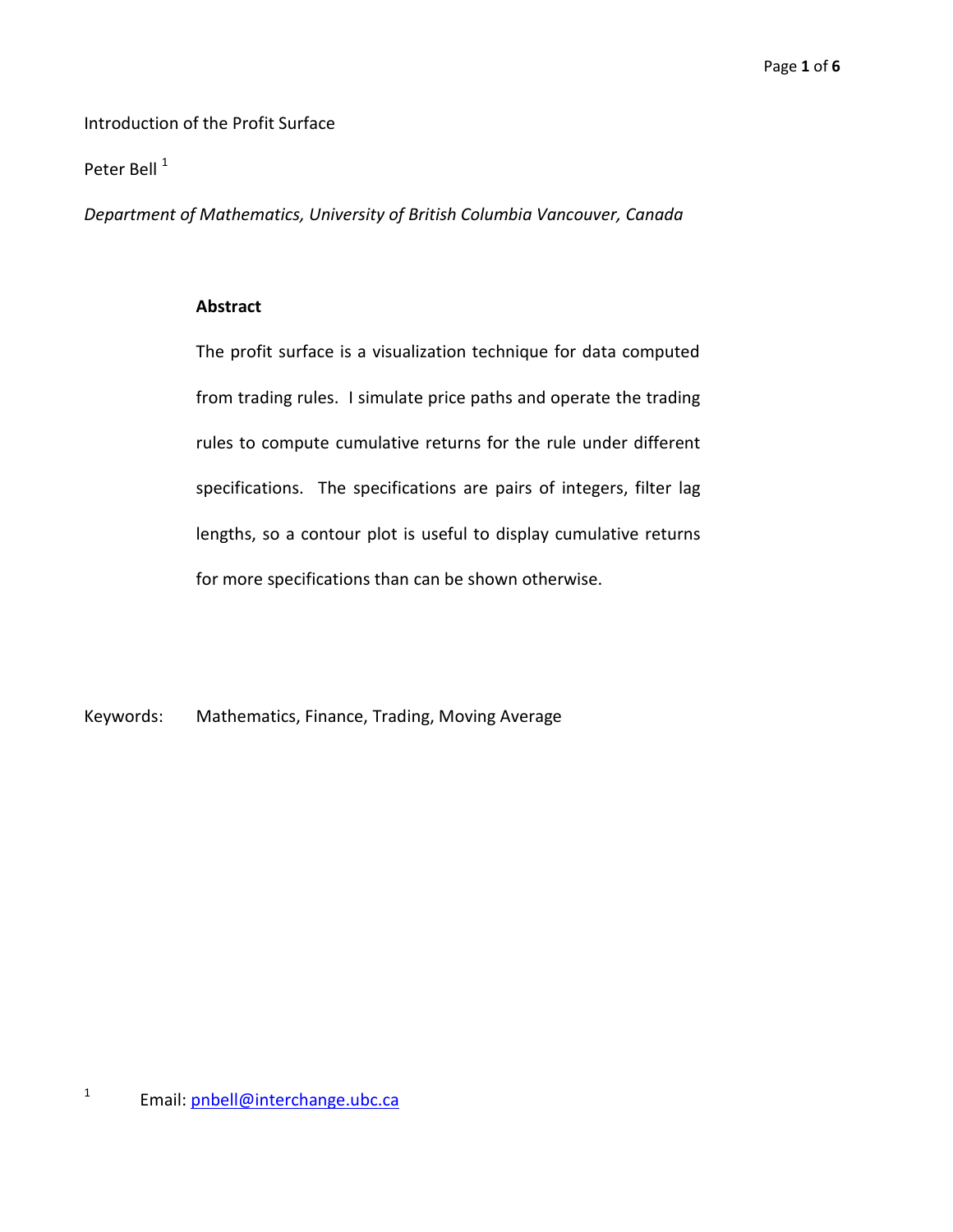#### **1 Introduction**

There is a way to extend analysis of a trading rule, the Variable-length Moving Average (VMA) from Daskalakis and Markellos (2008). This is the Profit Surface, which I introduce. The Profit Surface is a display technique.

At dinner in Green College in December 2009, Will Carlquist told me the main idea. He said to use a grid. This helped show me to vary (a,b) in the VMA trading rule, this changes the lag length of two data filters. The output of trading is cumulative returns, from Daskalakis and Markellos (2008). The profit surface is a plot of cumulative returns across a grid of points that represent lag lengths. There are two dimensions argument, one dimension output, so the contour is natural. There is much more to do.

### **2 Review Markellos Result**

To set the stage for the VMA(a,b) trading rule, Daskalakis and Markellos show that asset returns are serially predictable. Then, the search is on for a trading rule that can exploit this predictability. It is appealing to think that a test for autocorrelation can verify weak form market efficiency (Daskalakis and Markellos 2008 PP. 13), but I think something has been swept under the carpet.

VMA Results for PowerNext, 06-10 2005

| (a,b)                  | $1 - 15$ | $1 - 30$ | $1-50$ |
|------------------------|----------|----------|--------|
| Cumulative Returns (%) | 96.0     | 39.9     | 81.1   |

(Daskalakis and Markellos 2008 PP22)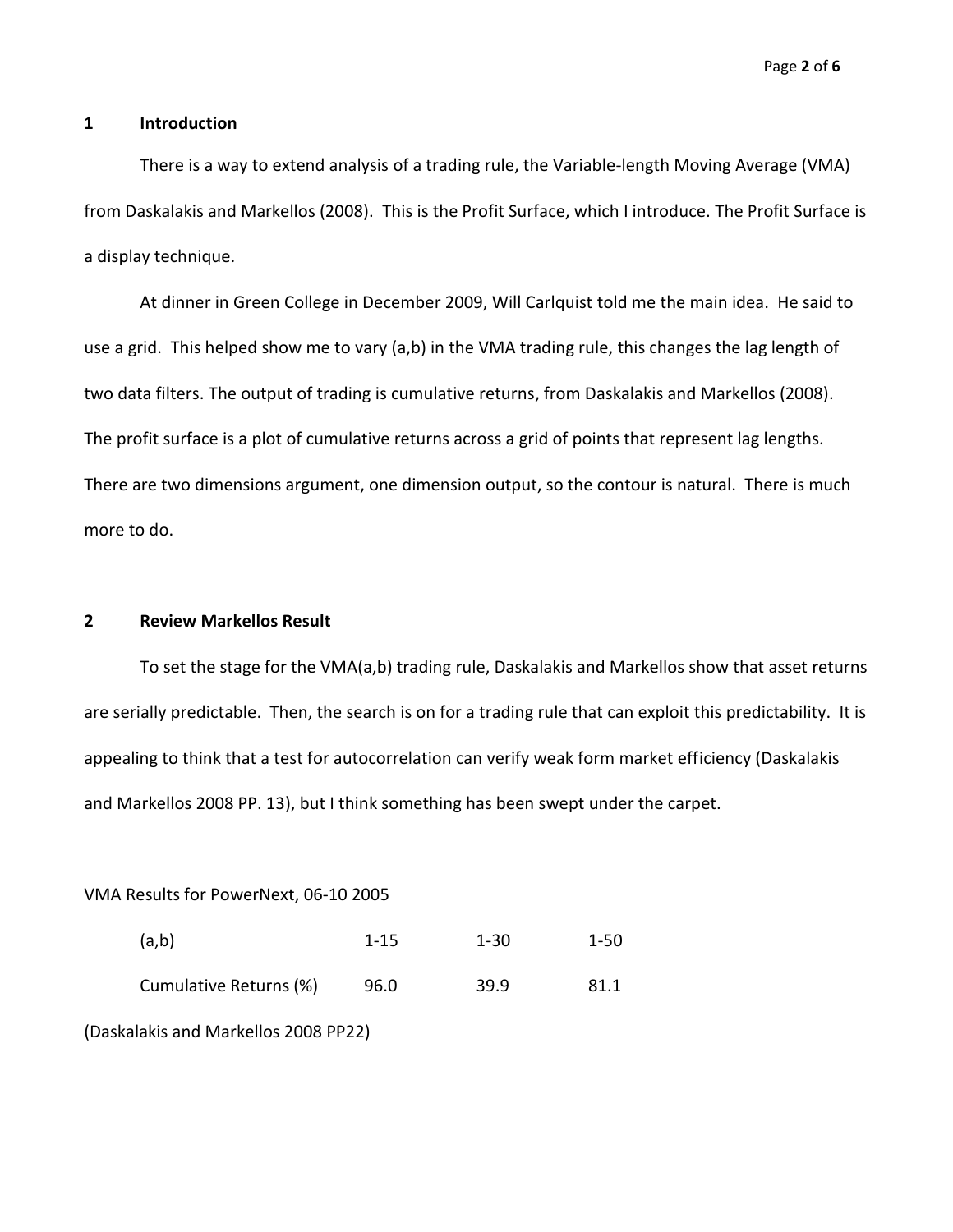Cumulative returns are one of 10 attributes that are presented to describe each trading rule. To calculate the results in Figure 1, we pretend the trade rule invests the same dollar amount each day, then we add together the percentage returns for the side of the market we had. The side is based on the difference of moving average filters, set (a,b). Both filters are simple moving averages. The next period is a buy if the fast filter is above the slow filter. Position size is uniform, and the rule is always invested.

#### New way to display VMA Results

|          | a | 1        | $\overline{2}$ | 3        |
|----------|---|----------|----------------|----------|
|          |   |          |                |          |
| b        |   |          |                |          |
| 1        |   | VMA(1,1) | VMA(1,2)       | VMA(1,3) |
| 2        |   | VMA(2,1) | VMA(2,2)       | VMA(2,3) |
| 3        |   | VMA(3,1) | VMA(3,2)       | VMA(3,3) |
| $\cdots$ |   |          |                |          |

This is an attempt to describe the profit surface, the notation VMA(a,b) refers to the cumulative return for lag lengths (a,b) and a fixed section of prices. We consider the profitability of a trading rule in a global sense with this approach. This adapts to visualization nicely.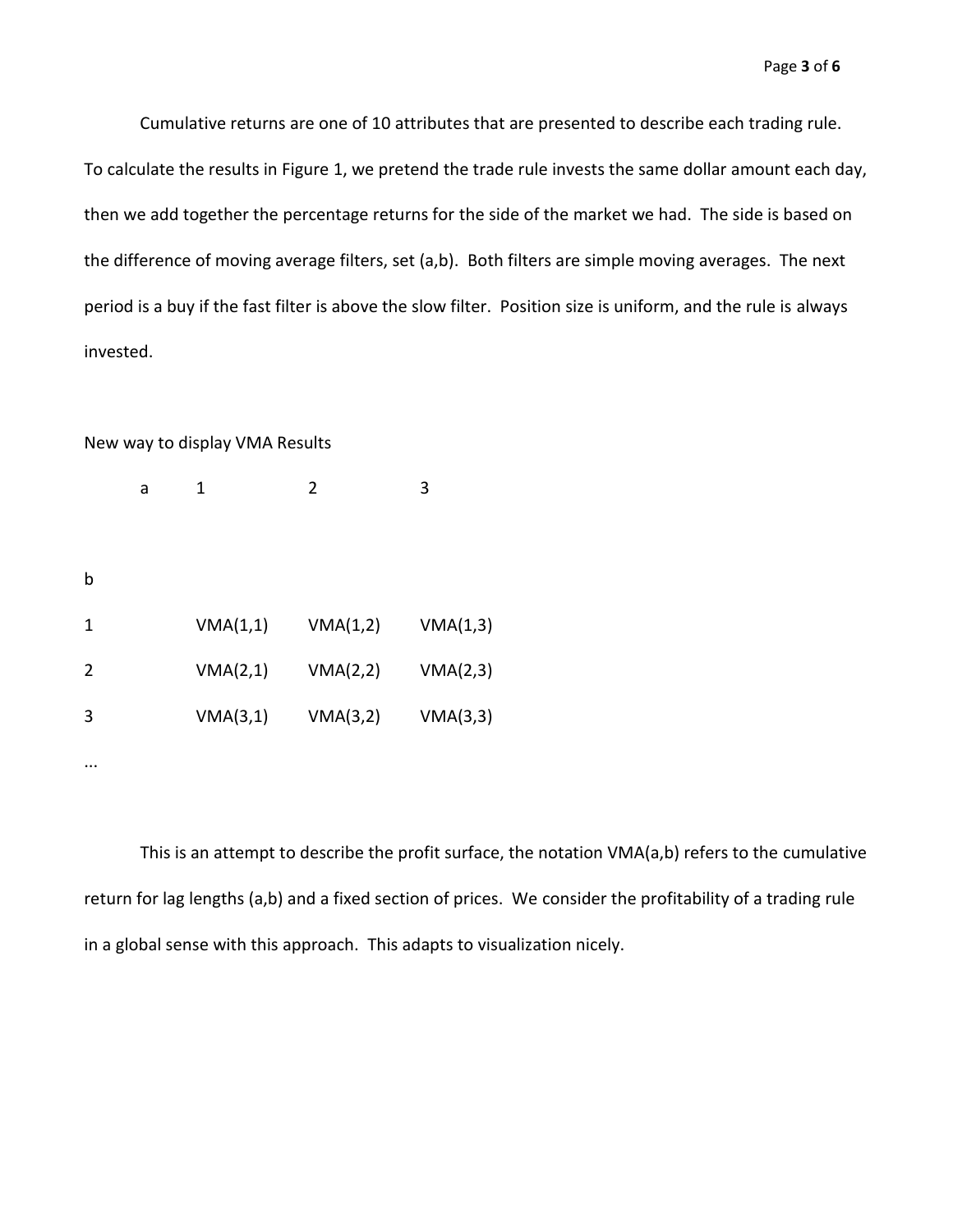# **3 Graphics**

The profit surface is a colourful object. I provide one example below. Rather than consider three pairs, we have 5,000 pairs of (a,b) here. I claim that this is an advantage, even if the diagram is difficult to look at.



This profit surface was calculated using the SDE toolbox from Picchini, the Ito SDE from the demo file:  $dX / X = 1/2$  a^2 dt + a dW, a=0.01,  $X(0)=100$ , T=1000.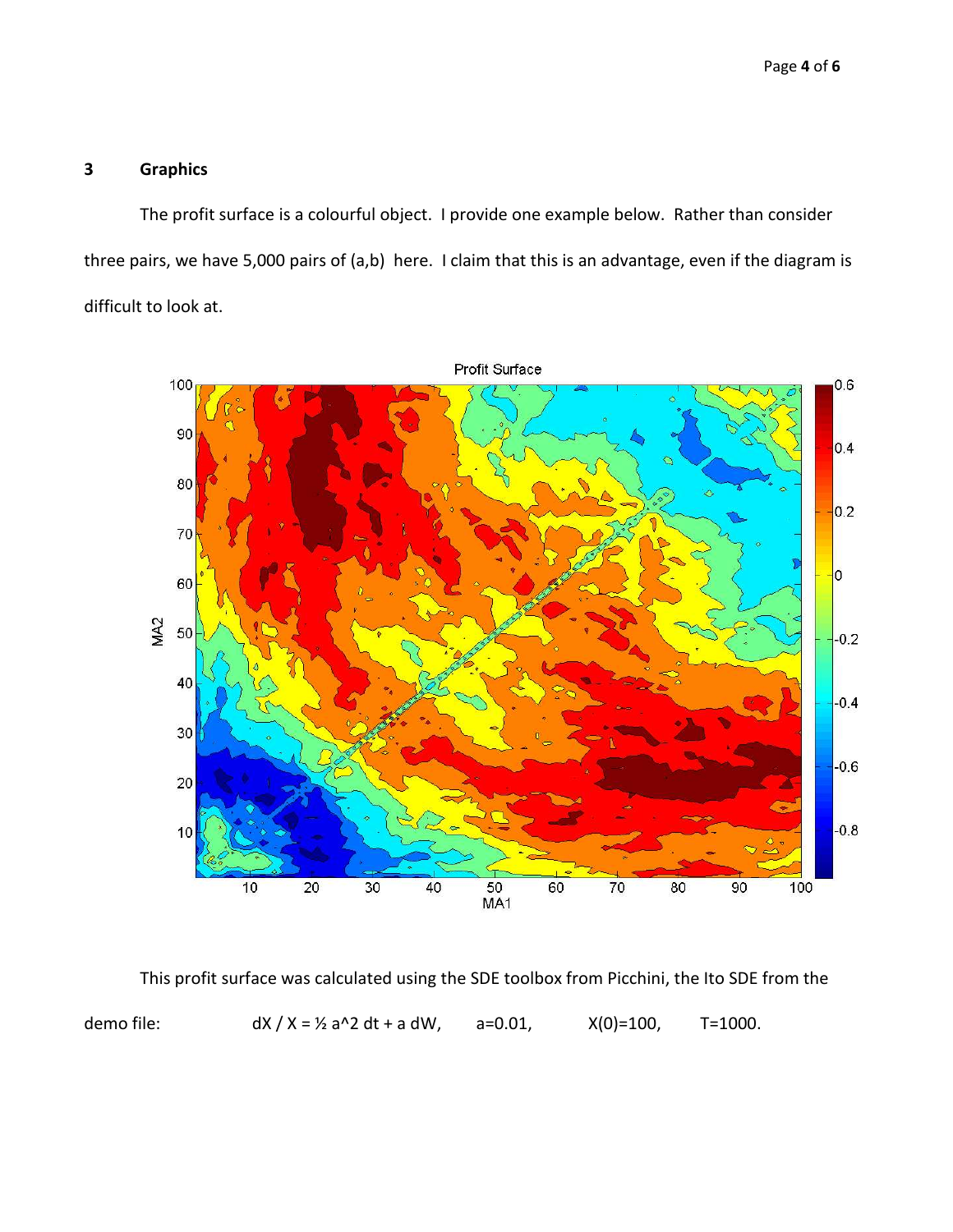With simulated data we see that cumulative returns vary greatly depending on (a,b). Further, if this was an analysis of market efficiency we might be tempted to suggest the market is weak-form inefficient because certain specifications achieve large profits. This is misguided. It is not enough that a trading rule gives profit, this profit must be predictable! We can explore this by animating the profit surface.

## **4 Conclusion**

The profit surface is an extension to a very particular trading rule, a new way to display data. The surface provides a measure for success of the trading rule, in a global sense rather than a small set of specifications.

The results here use one path, how can we do more? What about position sizes, why do we always trade the same amount? Can we adapt filters to observations that are irregular in time, so we can use transaction data? Please visit my youtube account for a video animation of a profit surface. Contact me for more information!